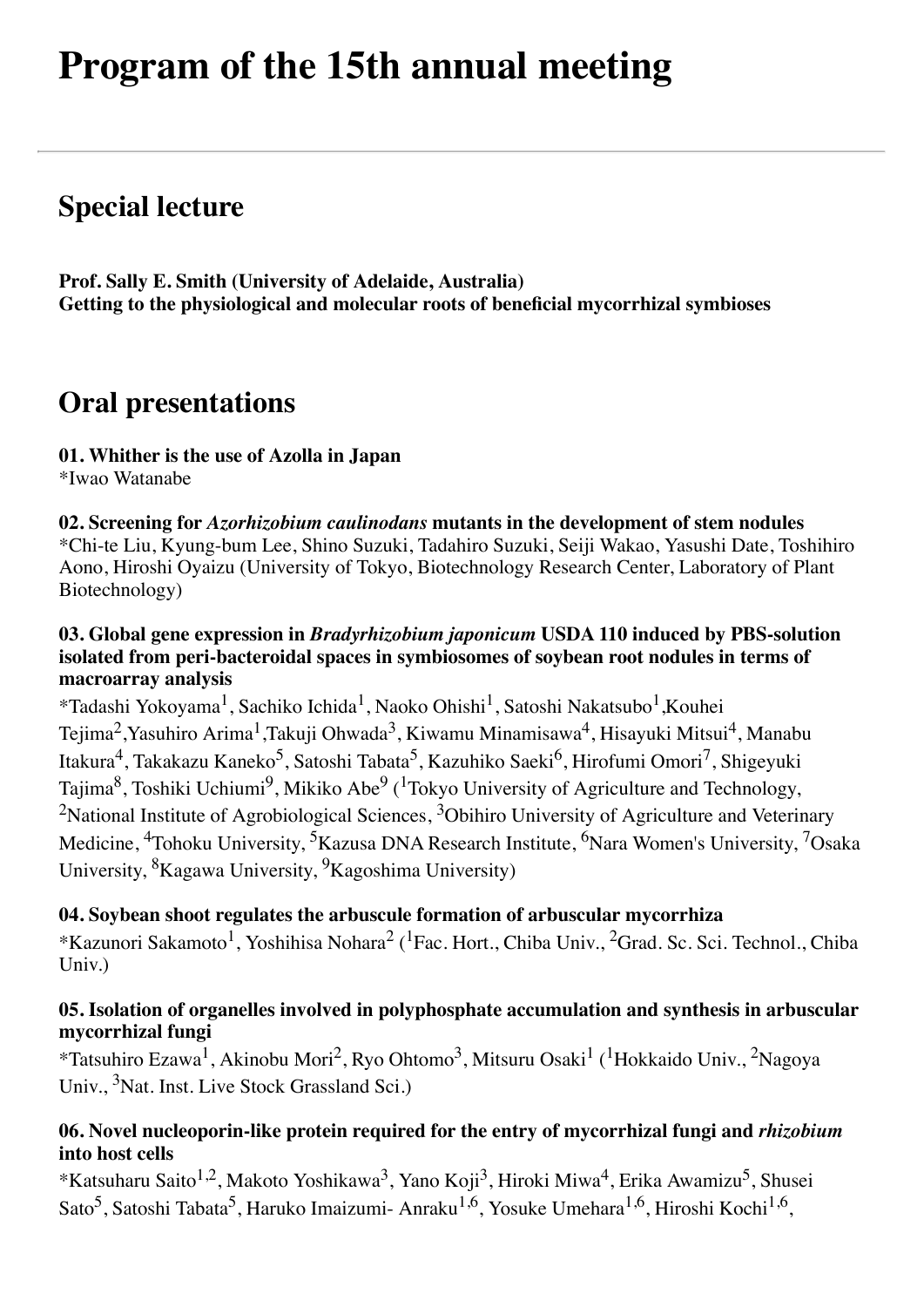Yoshikatsu Murooka<sup>3</sup>, Toshiyuki Nagata<sup>2</sup>, Allan Downie<sup>4</sup>, Martin Parniske<sup>7</sup>, Makoto Hayashi<sup>1,3</sup>, Masayoshi Kawaguchi<sup>1,2</sup> (<sup>1</sup>CREST, JST, <sup>2</sup>University of Tokyo, <sup>3</sup>Osaka University, <sup>4</sup>John Innes Centre, <sup>5</sup>Kazusa DNA Research Institute, <sup>6</sup>National Institute of Agrobiological Sciences, <sup>7</sup>University of Munich)

### **07. Identification of strigolactones as an inducer of hyphal branching in arbuscular mycorrhizal fungi**

\*Kohki Akiyama<sup>1,2</sup>, Ken-ichi Matsuzaki<sup>1</sup>, Hideo Hayashi<sup>1</sup> (<sup>1</sup>Osaka Prefecture Univ., <sup>2</sup>CREST)

## **08. Positional cloning of** *Lotus japonicus Sen1* **gene that controls expression of symbiotic nitrogen fixing activity**

\*Tsuneo Hakoyama1, Kaori Niimi1, Takeshi Yamamoto1, Sawa Isobe1, Shusei Sato2, Yasukazu Nakamura<sup>2</sup>, Satoshi Tabata<sup>2</sup>, Hirotaka Kumagai<sup>3</sup>, Yosuke Umehara<sup>3</sup>, Mika Nomura<sup>4</sup>, Shigeyuki Tajima<sup>4</sup>, Niels Sandal<sup>5</sup>, Jens Stougaard<sup>5</sup>, Masayoshi Kawaguchi<sup>6</sup>, Hiroshi Kouchi<sup>3</sup>, Norio Suganuma<sup>1</sup> (<sup>1</sup>Aichi University of Education, <sup>2</sup>Kazusa DNA Research Institute, <sup>3</sup>National Institute of Agrobiological Sciences,  ${}^{4}$ Kagawa University,  ${}^{5}$ University of Aarhus,  ${}^{6}$ University of Tokyo)

## **09. Characterization and positional cloning of the symbiotic mutant** *Ljsym101*

\*Satoshi Shibata<sup>1</sup>, Wenli Chen<sup>1</sup>, Shusei Sato<sup>2</sup>, Takakazu Kaneko<sup>2</sup>, Niels Sandal<sup>3</sup>, Jens Stougaard<sup>3</sup>, Satoshi Tabata<sup>2</sup>, Yosuke Umehara<sup>1</sup>, Hiroshi Kouchi<sup>1</sup> (<sup>1</sup>Laboratory of Nitrogen Fixation, National Institute of Agrobiological Sciences,<sup>2</sup>Kazusa DNA Research Institute,<sup>3</sup>Univ. Århus)

## **10. The identification and characterization of a GRAS family gene, TINod (Transcription initiator of Nodulation), required for the initiation of nodulation from** *Lotus japonicus* \*Yasuhiro Murakami<sup>1</sup>, Hiroki Miwa<sup>2</sup>, Haruko Imaizumi-Anraku<sup>1</sup>, Hiroshi Kouchi<sup>1</sup>, Allan Downie<sup>2</sup>, Masayoshi Kawaguchi<sup>3</sup>, Shinji Kawasaki<sup>1</sup> (<sup>1</sup>National Institute of Agrobiological Sciences, <sup>2</sup>John Innes Centre, 3Tokyo Univ.)

## **11. Root nodule formation in ABA-related mutants of** *Lotus japonicus*

Satoru Maeda<sup>1</sup>, Lalith Suriyagoda<sup>2</sup>, Shohei Sawada<sup>2</sup>, Shigetoshi Obuchi<sup>2</sup>, Toshiki Uchiumi<sup>1</sup>, Mikiko Abe<sup>1</sup>, Shiro Higashi<sup>1</sup>, Ken-ichi Kucyo<sup>1</sup>, Masatsugu Hashiguchi<sup>3</sup>, Ryo Akashi<sup>3</sup>, Tatsuya Sakai<sup>4</sup>, Sayaka Inada<sup>4</sup>, Michiharu Nakano<sup>4</sup>, Shusei Sato<sup>5</sup>, Takakazu Kaneko<sup>5</sup>, Satoshi Tabata<sup>5</sup>, Susumu Arima<sup>2</sup>, \*Akihiro Suzuki<sup>2</sup> (<sup>1</sup>Kagoshima Univ., <sup>2</sup>Saga Univ., <sup>3</sup>Miyazaki Univ., <sup>4</sup>RIKEN, <sup>5</sup>Kazusa DNA Res. Inst.)

## **12. Phenotypic characteristics of newly isolated fix- mutants of** *Lotus japonicus*

\*Hiroshi Oyaizu, Kaori Ishikawa, Yongyi Li, Hiroki Miwa, Keisuke Yokota, Toshihiro Aono (Biotechnology Research Center, University of Tokyo)

## **13. Metabolic flow of carbon/nitrogen in transgenic antisense PEPC plant**

\*Fujii miho<sup>1</sup>, Nomura mika<sup>1</sup>, Hata Singo<sup>2</sup>, Tajima sigeyuki<sup>1</sup> (<sup>1</sup>Kagawa University, Faculty of Agriculture., 2Kyoto University, Graduate School of Biostudies)

## **14. Response of host plant to rhizobial lipopolysaccharide**

\*Maki Nagata1, Yoshikazu Shimoda2, Akihiro Suzuki3, Mikiko Abe4, Ken-ichi Kucho4, Shiro Higashi<sup>4</sup>, Toshiki Uchiumi<sup>4</sup> (<sup>1</sup>Grad. Sc. Sci & Eng., Kagoshima Univ., <sup>2</sup>Kazusa DNA Res. Inst.,  ${}^{3}$ Fac. Agr., Saga Univ.,  ${}^{4}$ Fac. Sci., Kagoshima Univ.)

## **15. Functions of plant hemoglobins on** *rhizobium***-legume symbiosis**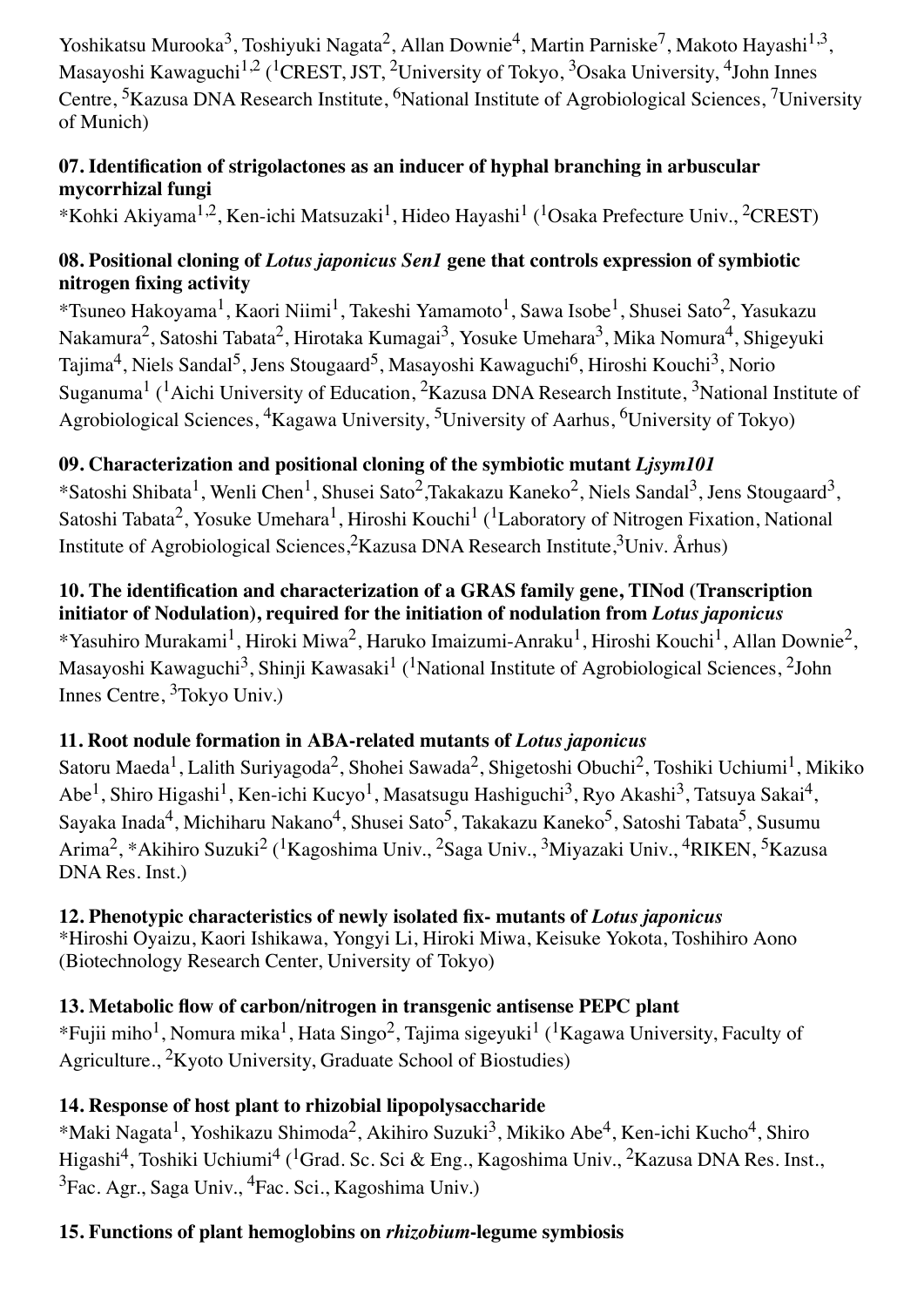\*Toshiki Uchiumi1, Yoshikazu Shimoda2, Fuyuko Sasakura3, Maki Nagata3, Akihiro Suzuki4, Kenichi Kucho<sup>1</sup>, Takuma Sano<sup>1</sup>, Shiro Higashi<sup>1</sup>, Mikiko Abe<sup>1</sup> (<sup>1</sup>Kagoshima Univ., <sup>2</sup>Kazusa DNA Res. Inst., 3Grad. Schl. Sci. Eng. Kagoshima Univ., 4Saga Univ.)

## **16. Interaction of hemoglobin and nitric oxide in** *Alnus firma***-** *Frankia* **symbiosis**

\*Fuyuko Sasakura1, Yoshikazu Shimoda2, Toshiki Uchiumi3, Akihiro Suzuki4, Katsumi Takenouchi<sup>1</sup>, Shiro Higashi<sup>3</sup>, Mikiko Abe<sup>3</sup> (<sup>1</sup>Grad. Sc. Sci. & Eng., Kagoshima Univ., <sup>2</sup>Kazusa DNA Res.Inst., <sup>3</sup>Dept. Chem. & BioSci., Kagoshima Univ., <sup>4</sup>Fac. Agr. Saga Univ)

#### **17.** *Medicago truncatula* **-** *Mycosphaerella pinodes***, a new model pathosystem for molecular and genetic dissection of plant susceptibility to fungal pathogen: Ultrastructural feutures of** *M. truncatula* **leaves infected with pycnospores of** *M. pinodes*

\*Tomoko Suzuki, Aya Maeda, Masaya Hirose, Yuki Ichinose, Kazuhiro Toyoda, Tomonori Shiraishi (Graduate School of Natural Science and Technology, Okayama Univ.)

#### **18. Germination of** *Plasmodiophora brassicae* **resting spore in the rhizosphere of non-host** \*Rieko Niwa, Mitsuru Osaki, Tatsuhiro Ezawa (Hokkaido Univ.)

#### **19. Ultrastructure of resistance expression in cultured cells of soybean and tobacco plants to certain plant-pathogenic bacteria**

\*Hisatoshi Kaku<sup>1</sup>, Kouhei Tejima<sup>1</sup>, Yuko Ohashi<sup>1</sup> (<sup>1</sup> National Institute of Agrobiological Sciences)

#### **20. Inhibition of NADPH oxyase by the binding between a fungal suppressor and CDPK from potato cells**

\*Naotaka Furuichi<sup>1</sup>, Masatoshi Oota<sup>1</sup>,Tsuneyoshi Horigome<sup>1</sup>, Koji Ohnishi<sup>1</sup>, Kazutoshi Yokokawa<sup>2</sup> (<sup>1</sup>Center for Transdisciplinary Res. Niigata Univ., <sup>2</sup>Grad. Sch. Life and Food Sci. Niigata Univ.)

#### **21. Control of** *hrp* **expression of** *Ralstonia solanacearum*

\*Takeshi Yoshimochi<sup>1</sup>, Kouhei Ohnishi<sup>1</sup>, Akinori Kiba<sup>1</sup>, Yasufumi Hikichi<sup>1</sup> (<sup>1</sup>Kochi Univ.)

**22. Characterisation of NopM an effector protein secreted by** *Rhizobium* **species NGR234** \*Kumiko Kambara, Morag MacLean, William J. Broughton, William J. Deakin (LBMPS Université de Genève, Switzerland)

#### **23. A large scale analysis of protein-protein interactions in** *Mesorhizobium loti* \*Yoshikazu Shimoda1, Shusei Sato1, Yasukazu Nakamura1, Satoshi Tabata1 (1 Kazusa DNA Res. Inst.)

#### **24.** *Mesorhizobium loti* **and** *Bradyrhizobium japonicum* **genome scanning by virtual image restriction landmark genome scanning (Vi-RLGS)**

\*Hirovuki Ichida<sup>1</sup>, Takato Koba<sup>1</sup>, Tomoko Abe<sup>2</sup> and Tomoki Matsuyama<sup>2</sup> (<sup>1</sup>Graduate school of science and technology, Chiba university, 2Application and development group, RIKEN)

### **25. Genome plasticity of symbiotic and non-symbiotic members of** *Bradyrhizobiaceae* **based on DNA macroarry of** *Bradyrhizobium japonicum*

\*Manabu Itakura<sup>1</sup>, Kazuhiko Saeki<sup>2</sup>, Hirofumi Oomori<sup>2</sup>, Tadashi Yokoyama<sup>3</sup>, Takakazu Kaneko<sup>4</sup>, Satoshi Tabata<sup>4</sup>, Takuji Oowada<sup>5</sup>, Shigeyuki Tajima<sup>6</sup>, Toshiki Uchiumi<sup>7</sup>, Reiko Sameshima<sup>8</sup>, Hisayuki Mitsui<sup>1</sup>, and Kiwamu Minamisawa<sup>1</sup> (<sup>1</sup>Graduate School of Life Sciences, Tohoku University, 2Department of Biology Graduate School of Science, Osaka University, 3Tokyo University of Agriculture and Technology, <sup>4</sup>Kazusa DNA Research Institute, <sup>5</sup>Department of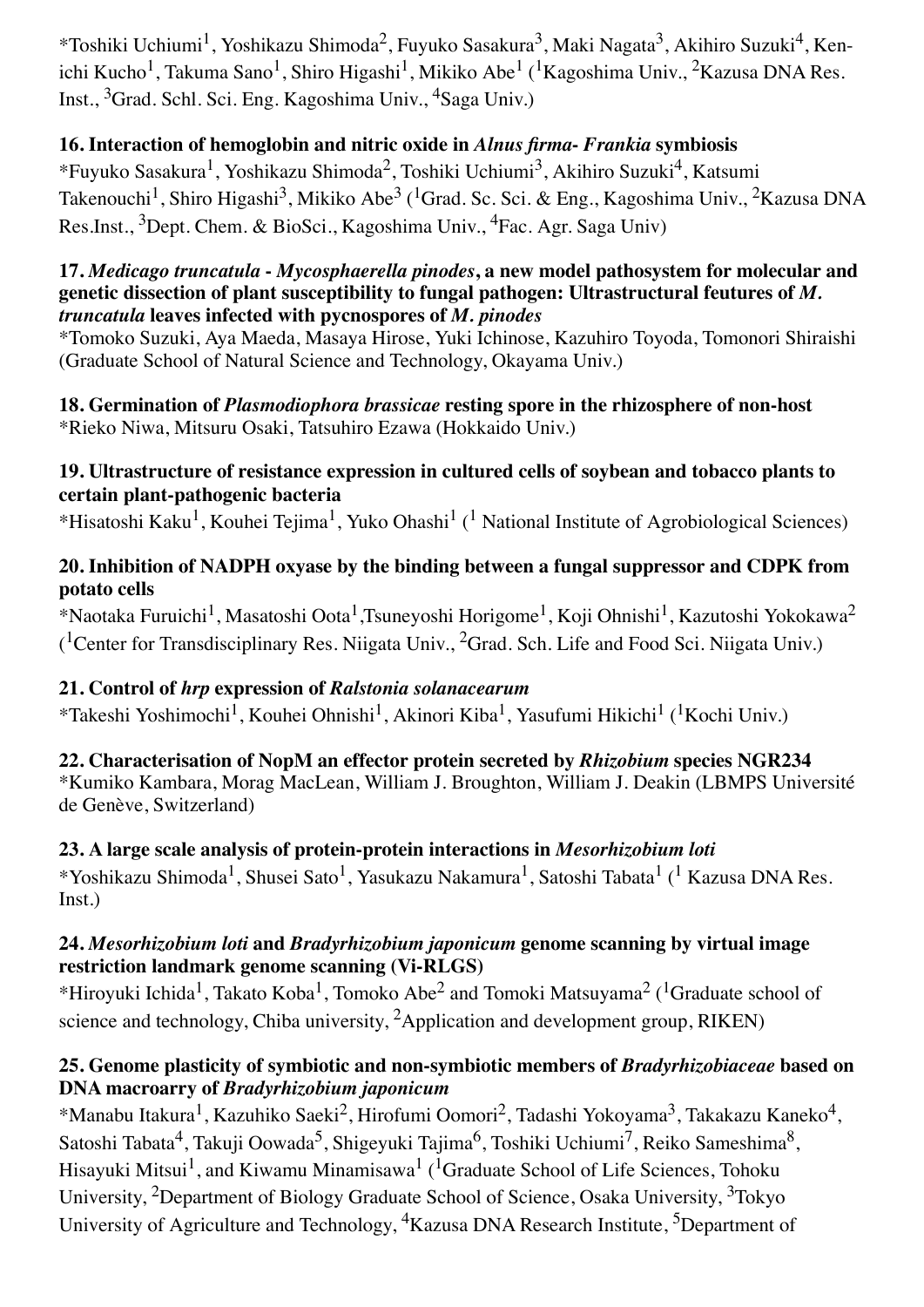Agricultural and Life Sciences, Obihiro University of Agriculture and Veterinary Medicine,  $6D$ epartment of Life Science, Kagawa University, <sup>7</sup>Department of Chemistry and BioScience, Faculty of Science, Kagoshima University, <sup>8</sup>Department of Agriculture, Shizuoka University)

**26. An increase of nitrogen-fixing by** *Klebsiella pneumoniae* **immobilized in alginate beads** \*Daisuke Asakawa<sup>1</sup>, Takayoshi Kobayashi<sup>1</sup>, Yuki Yazawa<sup>1</sup>, Yasuyuki Takiguchi<sup>1</sup>, TatuakiYamaguchi<sup>1</sup> (<sup>1</sup>Graduate School of Life and Environmental Sciences, University of Chiba institute of technology)

## **Poster presentations**

#### **P01. Expression Analysis of** *Bradyrhizobium japonicum* **USDA 110 Induced with Soybean Seed Extract**

\*Wei Min<sup>1</sup>, Takuji Ohwada<sup>1</sup>, Tadashi Yokoyama<sup>2</sup>, Kiwamu Minamisawa<sup>3</sup>, Hisayuki Mitsui<sup>3</sup>, Manabu Itakura<sup>3</sup>, Takakazu Kanebo<sup>4</sup>, Satoshi Tabata<sup>4</sup>, Kazuhiko Saeki<sup>5</sup>, Hirofumi Oomori<sup>6</sup>, Shigeyuki Tajima<sup>7</sup>, Toshiki Uchiumi<sup>8</sup>, Mikiko Abe<sup>8</sup> (<sup>1</sup>Obihiro University of Agriculture and Veterinary Medicine, <sup>2</sup>Tokyo University of Agriculture and Technology, <sup>3</sup>Graduate School of Life Science, Tohoku University, <sup>4</sup>Kazusa DNA Research Institute, <sup>5</sup>Department of Biology Science, Nara Women's University, <sup>6</sup>Department of Biology, Graduate school of Science Osaka University,  $7$ Department of Life Science, Kagawa University,  $8$ Department of Chemistry and Bioscience, Kagoshima University)

#### **P02. Analysis of the border of Rhizobial symbiotic plasmid integrated into** *Agrobacterium* **chromosome**

\*Hiroki Nakatsukasa<sup>1</sup>, Takuhiro Fukumori<sup>1</sup>, Toshiki Uchiumi<sup>2</sup>, Akihiro Suzuki<sup>3</sup>, Shiro Higashi<sup>2</sup>, Mikiko Abe<sup>2</sup> (<sup>1</sup>Grad. Sc. Sci. & Eng., Kagoshima Univ., <sup>2</sup>Dept. Chem. BioSci., Fuc. Sci., Kagoshima Univ., 3Fac. Agr., Saga Univ.)

#### **P03. Role of glutamine as a precursor of rhizobitoxine**

\*Masayuki Sugawara1, Hisayuki Mitsui1, Hirosi Ezura2, Kiwamu Minamisawa1 (1Tohoku Univ.,  $2$ Tsukuba Univ.)

#### **P04. Purine biosynthesis and nodulation in** *Mesorhizobium loti*

\*Shin Okazaki and Kazuhiko Saeki (Dept. Biol. Sci., Fac. Sci., Nara Women's Univ.)

#### **P05. Symbiotic regulation of 1-aminocyclopropane-1-carboxylic acid deaminase gene (***acdS***) expression in** *Mesorhizobium loti*

\*Norivuki Nukui<sup>1</sup>, Kiwamu Minamisawa<sup>2</sup>, Shin-ichi Ayabe<sup>1</sup>, Toshio Aoki<sup>1</sup> (<sup>1</sup>Department of applied biological sciences, Nihon Univ., <sup>2</sup>Graduate school of Life Sciences, Tohoku Univ.)

#### **P06. Symbiotic incompatibility between** *Rj2***-genotype soybeans and** *Bradyrhizobium japonicum* **USDA122**

\*Takahiro Tsukui, Masayuki Sugawara, Yasuyuki Kawaharada, Michi Suzuki, Kiwamu Minamisawa (Graduate school of Life sciences, Tohoku Univ.)

#### **P07. Expression of** *nif* **genes in mcp deleted mutants of** *Sinorhizobium melitoti*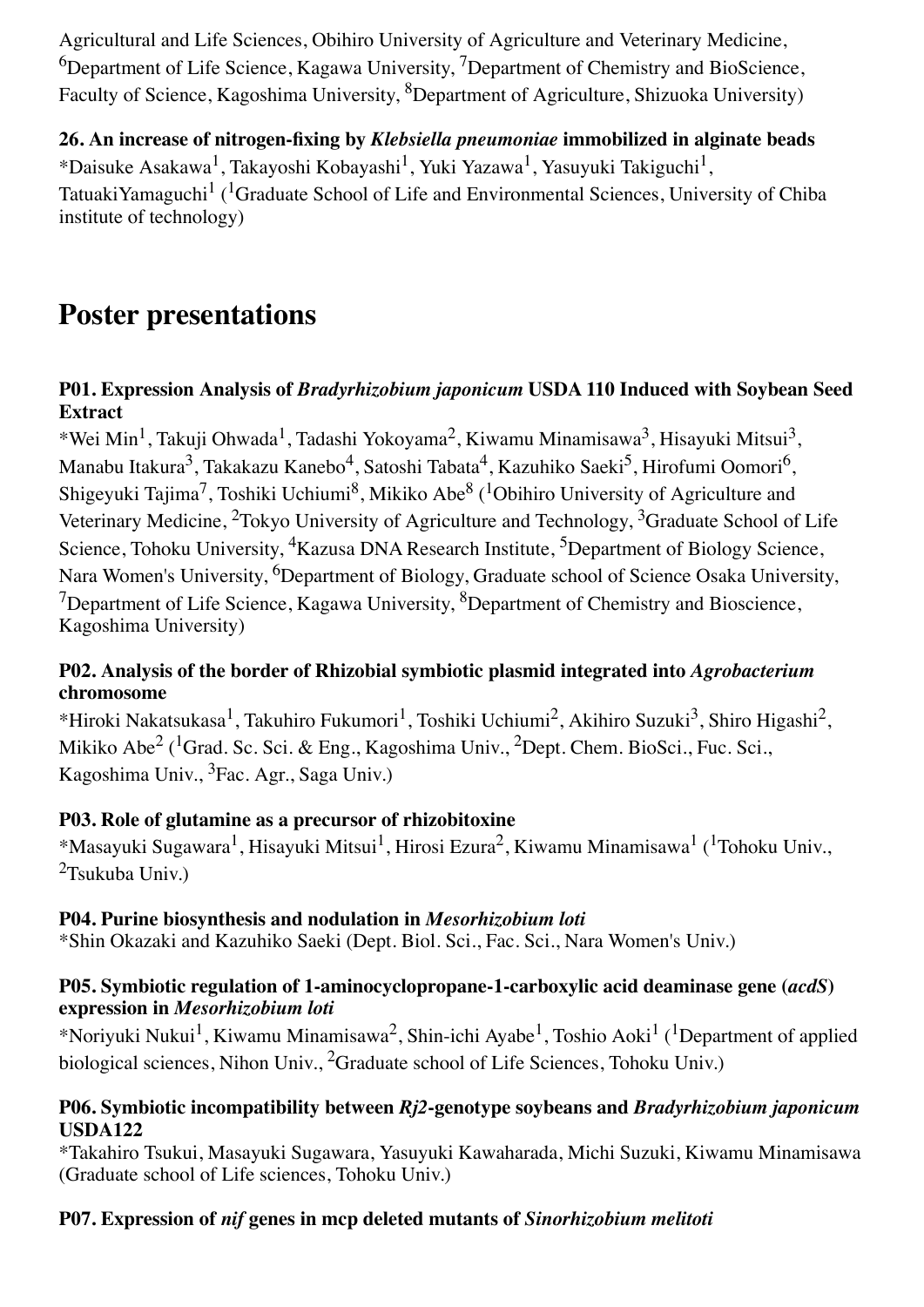Nobuyuki Kato<sup>1</sup>, Yui Kitayama<sup>1</sup>, \*Akira Tabuchi<sup>1</sup>, Birgit Scharf<sup>2</sup>, Ruediger Schmitt<sup>2</sup> (<sup>1</sup>Shinshu Univ., 2Regensburg Univ.)

**P08. Functional analysis of nodule bacteroids specific proteins of** *Bradyrhizobium japonicum* \*Rie Hamaguchi<sup>1</sup>, Le Thi Phuong Hoa<sup>1</sup>, Akihiko Matsumoto<sup>1</sup>, Mika Nomura<sup>1</sup>, Kiwamu Minamisawa<sup>2</sup>, Manabu Itakura<sup>2</sup>, Shigeyuki Tajima<sup>1</sup> (<sup>1</sup>Kagawa univ., Fac. of Agriculture, <sup>2</sup>Tohoku Univ., Life Sci.)

**P09. Functional analysis of** *nodD1***/***nodD2* **paralogs of** *Sinorhizobium fredii* **USDA191** \*Masaki Kinehara<sup>1</sup>, Rie Mukai<sup>2</sup>, Maya Ikeuchi<sup>1</sup>, Emi Kurimoto <sup>1</sup>, Hitoshi Ashida<sup>2</sup>, Ken-ichi Yoshida<sup>2</sup> (<sup>1</sup>Grad. Sch. Sci. Tech., Kobe Univ., <sup>2</sup>Fac. Agri., Kobe Univ.)

## **P10. Purification of** *Sinorhizobium fredii* **USDA191 NodD1 produced in** *Escherichia coli*

\*Maya Ikeuchi<sup>1</sup>, Masaki Kinehara<sup>1</sup>, Emi Kurimoto<sup>1</sup>, Hitoshi Ashida<sup>2</sup>, Ken-ichi Yoshida<sup>2</sup> (<sup>1</sup>Grad. Sch. Sci. Tech., Kobe Univ., 2Fac. Agri., Kobe Univ.)

### **P11. A phosphate transpoter of** *Mesorhizobium loti*

\* Yasuyuki Kawaharada, Hisayuki Mitsui, Kiwamu Minamisawa (Grad Schl Life Sci, Tohoku Univ.)

### **P12. Expression of the sigma factors of RNA polymerase in rhizobia**

\*Hisayuki Mitsui, Kiwamu Minamisawa (Grad Schl Life Sci, Tohoku Univ.)

### **P13. Diversity of indigenous** *Bradyrhizobium japonicum* **in heavy soil field**

\*Takashi Sato, Noritoshi Furuta, Sayuri Yoshimoto, Yoshihiro Kaneta, Atsushi Sato (Dept. Biol. Sci., Akita Pref. Univ.)

## **P14. Expression of** *nifH* **genes in sweetpotato**

Junko Terakado<sup>1,2</sup>, Yoshinari Ohwaki<sup>1</sup>, Hiromoto Yamakawa<sup>1</sup>, Fukuyo Tanaka<sup>1</sup>, Tadakatsu Yoneyama<sup>3</sup>, Shinsuke Fujihara<sup>1</sup> (<sup>1</sup>NARC, <sup>2</sup>JSPS, <sup>3</sup>Univ. Tokyo)

## **P15. Bacteria flora associating with Yam bean (***Pachyrhizus erosus* **(L.) Urban)**

\*Megumi Ogata<sup>1</sup>, Ken-ichi Kucho<sup>2</sup>, Toshiki Uchiumi<sup>2</sup>, Akihiro Suzuki<sup>3</sup>, Mikiko Abe<sup>2</sup> (<sup>1</sup>Grad. Sc. Sci. & Eng., Kagoshima Univ., 2Fac. Sci., Kagoshima Univ., 3Fac. Agr., Saga Univ.)

## **P16. Contamination of** *nifH***-like DNA into PCR reagents**

Masahiro Goto<sup>1</sup>, \*Yusuke Hachisuka<sup>1</sup>, Shotaro Ando<sup>2</sup>, Tadakatsu Yoneyama<sup>1</sup> (<sup>1</sup>The University of Tokyo, 2National Institute of Livestock and Grassland Science)

## **P17. Investigate the mechanism of plant grows promoting efforts of** *Klebsiella oxytoca*

\*Sudo Makiko1, Osaka Tsuyoshi1, Kuroiwa Hirosi1, Okuyama Hidetoshi2, Yumoto Isao3, Morita Naoki<sup>3</sup>, Ohwada Takuji<sup>1</sup> (<sup>1</sup>Obihiro University of Agriculture and Veterinary Medicine, <sup>2</sup>Hokkaido University, 3AIST Hokkaido)

## **P18. Investigation of endophytic diazotrophs from rice**

\*Takamitsu Kishimoto, Haruhiko Masaki, Makoto Hidaka (Department of Biotechnology, Graduate School of Agricultural and Life Sciences, The University of Tokyo)

## **P19. Light-induced expression of** *nifH* **gene in** *Herbaspirillum* **endophytes**

\*Tomohiro Nishiguchi, Mu You, Asami Saito, Tsuyoshi Isawa, Hisayuki Mitsui, Kiwamu Minamisawa (Graduate School of Life Science, Tohoku University)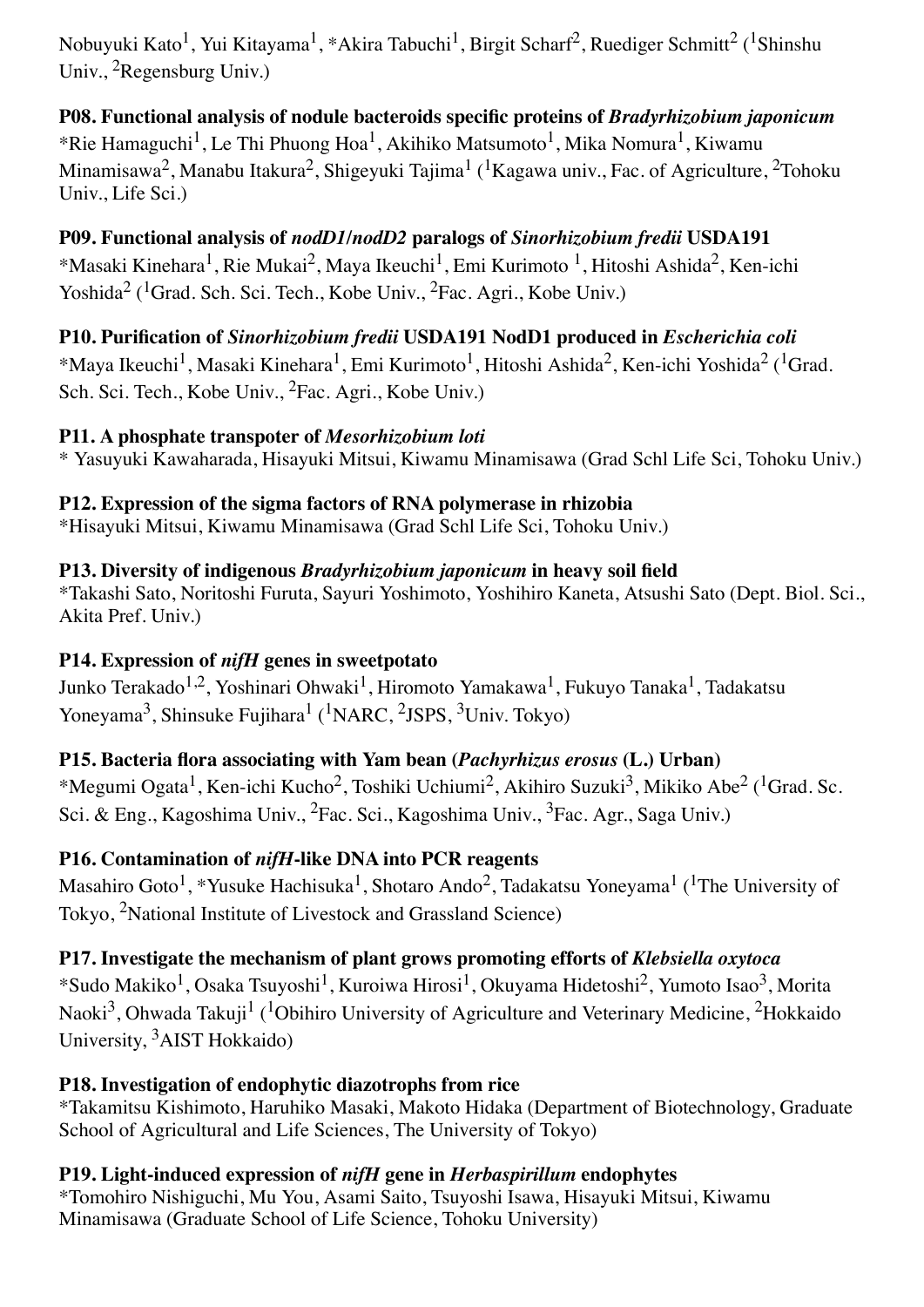#### **P20. Search for bacterial endophyte which gives Lepidoptera resistance to legumes**

\*Tsuyoshi Isawa, Naoya Hiruma, Takahiro Imada, Rei Ikeuchi, Shinji Kouno, Satoshi Shinozaki (Mayekawa MFG. CO., LTD.)

#### **P21. Growth pH range of** *Frankia* **strains isolated from the root nodules of actinorhizal plants and pH change of the culture medium**

\*Yuki Nagashima<sup>1</sup>, Atsuo Mizuno<sup>1</sup>, Chiharu Tani<sup>2</sup>, and Hideo Sasakawa<sup>1</sup> (<sup>1</sup>Grad. Sch. of Natur. Sci. & Tech., Okayama Univ., 2Grad. Sch. of Agr., Hokkaido Univ.)

## **P22. Application of improved nitrogen-fixing bacteria to the rice cultivation**

Rie Kugimiya, Haruhiko Masaki, \*Makoto Hidaka (The Univ. of Tokyo)

**P23. Diversity of rhizosphere microorganisms on cluster roots formed in lupin grown under poor nutrient conditions** \*Junya Sakaguchi<sup>1</sup>, Jun Wasaki<sup>2</sup>, Takuya Yamamura<sup>3</sup>, Takuro Shinano<sup>2</sup>, Ellen Kandeler<sup>4</sup>, Mitsuru Osaki<sup>1</sup> (<sup>1</sup>Fac. Agriculture, Hokkaido Univ., <sup>2</sup>CRIS, Hokkaido Univ., <sup>3</sup>Fac. Engineering, Hokkaido Univ., 4Univ. Hohenheim)

#### **P24. Metagenomic approach for the analysis of white lupin's rhizosphere effect on soil microorganisms**

\*Yusuke Unno<sup>1</sup>, Jun Wasaki<sup>2</sup>, Takuro Shinano<sup>2</sup>, Mitsuru Osaki<sup>1</sup> (<sup>1</sup>Grad. Agric. Hokkaido Univ., 2CRIS Hokkaido Univ.)

## **P25. Research of secretion proteins from** *Ralstonia solanacearum*

\*Masanori Adachi<sup>1</sup>, Shintaro Tsujimoto<sup>1</sup>, Kouhei Ohnishi<sup>2</sup>, Akinori Kiba<sup>1</sup>, Yasuhumi Hikichi<sup>1</sup>  $($ <sup>1</sup>Kochi univ., <sup>2</sup>Kochi univ Res Inst of Molecular Genetics.)

### **P26. Macroarray analysis of** *Xanthomonas oryzae* **pv.** *oryzae* **genes that are regulated by** *hrpX* **or** *hrpG* **gene expression**

\*Kouhei Tejima<sup>1</sup>, Masaru Takeya<sup>1</sup>, Shin-ichi Numata<sup>1</sup>, Takeshi Nakayama<sup>2</sup>, Seiji Tsuge<sup>3</sup>, Hisatoshi Kaku<sup>1</sup>, Hirokazu Ochiai<sup>1</sup> (<sup>1</sup>NIAS, <sup>2</sup>Ibaraki Univ., <sup>3</sup>Kyoto Prefectural Univ.)

## **P27. Analysis of novel virulence-related genes in** *Xanthomonas oryzae* **pv.** *oryzae*

\*Shin-ichi Numata<sup>1</sup>, Kouhei Tejima<sup>1</sup>, Takeshi Nakayama<sup>2</sup>, Seiji Tsuge<sup>3</sup>, Hisatoshi Kaku<sup>1</sup>, Hirokazu Ochiai1 (1NIAS, 2Ibaraki Univ., 3Kyoto Prefectural Univ.)

## **P28. Functional analysis of two-component system in** *Xanthomonas oryzae* **pv.** *oryzae*

\*Hirokazu Ochiai<sup>1</sup>, Shin-ichi Numata<sup>1</sup>, Kouhei Tejima<sup>1</sup>, Takashi Nakayama<sup>2</sup>, Seiji Tsuge<sup>3</sup>, Ayako Furutani<sup>3</sup>, Hisatoshi Kaku<sup>1</sup> (<sup>1</sup>NIAS, <sup>2</sup>Ibaraki Univ., <sup>3</sup>Kyoto Prefectural Univ.)

### **P29. The hypersensitive reaction(HR) regulating CDPK-1,and -2 of potato; Purification of RiCDPK1-, RiCDPK2-His fusions and the characterization**

Naotaka Furuichi<sup>1</sup>, \*Tomohiko Nagaoka<sup>2</sup>, Amjad Hassan<sup>2</sup>, Koji Ohnishi<sup>1</sup>, Yasuhiro Hirano<sup>3</sup>, Tsuneyoshi Horigome<sup>1</sup>, Masatoshi Oota<sup>1</sup> (<sup>1</sup>Center for Transdisciplinary Res., Niigata Univ., <sup>2</sup>Grad. Sch. Life and Food Sci., Niigata Univ., <sup>3</sup>Grad. Sch. Fundamental Sci., Niigata Univ.)

### **P30. Detection and partial purification of a signaling molecule, Myc factor, from arbuscular mycorrhizal fungi**

Kohki Akiyama<sup>1,2</sup>, \*Atushi Hatta<sup>1</sup>, Asami Iwashita<sup>1</sup>, Hideo Hayashi<sup>1</sup> (<sup>1</sup>Osaka Prefecture Univ.,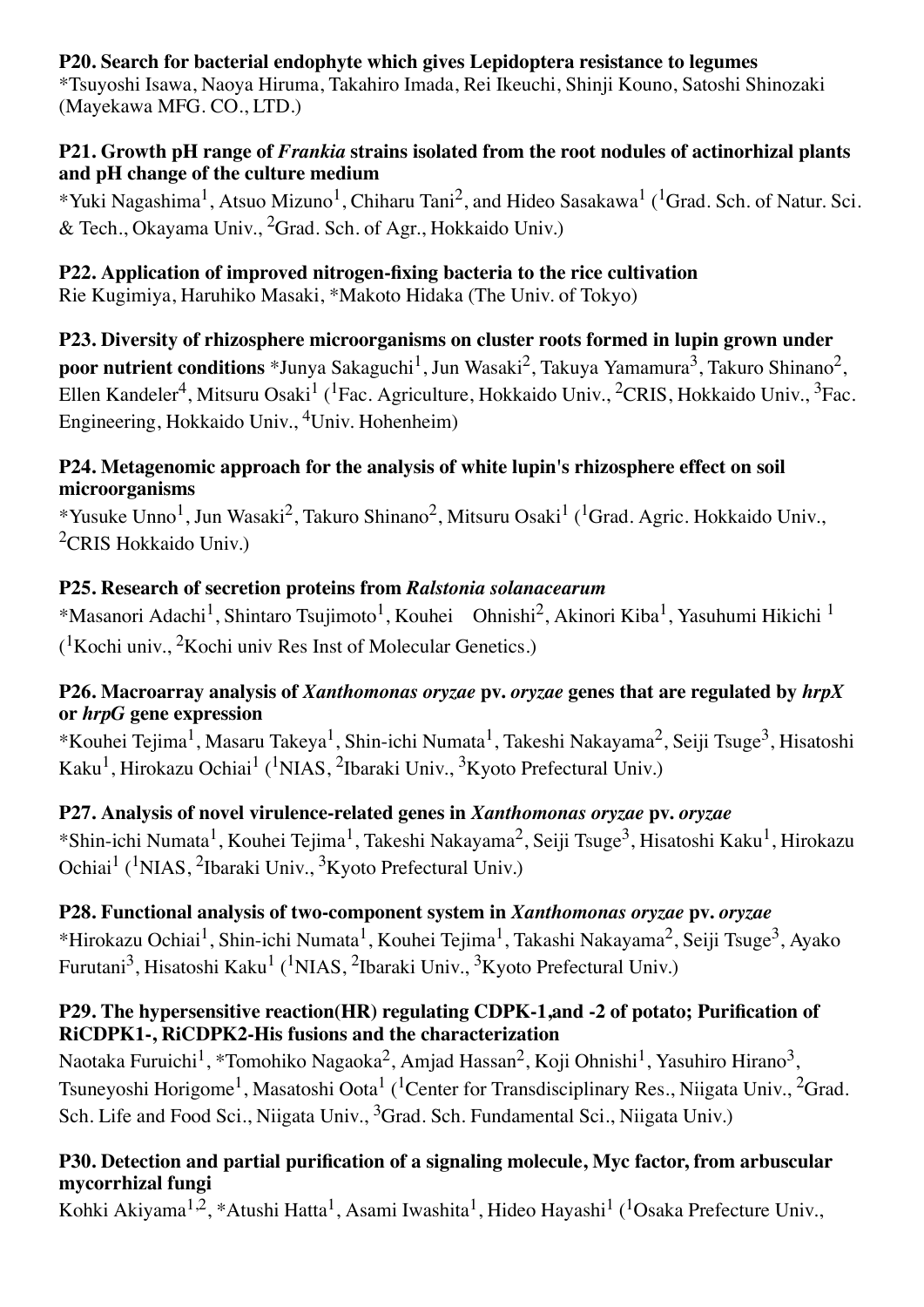## ${}^{2}$ CREST)

### **P31. Induction of hyphal branching in arbuscular mycorrhizal fungi by root exudates of the non-host plant rapeseed (***Brassica napus***)**

Kohki Akiyama<sup>1,2</sup>, \*Takanori Kashihara<sup>1</sup>, Hideo Hayashi<sup>1</sup> (<sup>1</sup>Osaka Prefecture Univ., <sup>2</sup>CREST)

## **P32. An attempt to isolate mycorrhizal-specific mutants of** *Lotus japonicus*

Katsuharu Saito<sup>1,2</sup>, \*Chie Yoshida<sup>1</sup>, Natsuki Mawatari<sup>1</sup>, Izumi Fukuhara<sup>1,2</sup>, Toshiyuki Nagata<sup>1</sup>, Norio Suganuma<sup>3</sup>, Masayoshi Kawaguchi<sup>1,2</sup> (<sup>1</sup>Department of Biological Sciences, Graduate School) of Sciences, University of Tokyo, 2Core Research for Evolutional Science and Technology / Japan Science and Technology Agency,)

### **P33. SEM observation of infection competition between** *Fusarium oxysporum* **f. sp.** *fragariae* **and arbuscular mycorrhizal fungus in strawberry plants**

\*Yoichi Matsubara1, Ryoko Kitagata1, Mayumi Kubota1, Mitsuro Hyakumachi1, Kaneyuki Koshikawa<sup>2</sup> (<sup>1</sup>Fac. Appl. Biol. Sci., <sup>2</sup>Gifu Pref. Res. Inst. Agr. Sci.)

## **P34. Does mycorrhizal colonization enhance Cd uptake by the host plant?**

\*Ryo Ohtomo (National Institute of Livestock and Grassland Science)

#### P35. Characterization of three symbiotic mutants from an EMS treated line N49 of *Lotus japonicus*

\*Md. Shakhawat Hossain<sup>1,5</sup>, Yosuke Umehara<sup>1,5</sup>, Ryo Ohtomo<sup>2,5</sup>, Tomoko Kojima<sup>2,5</sup>, Makoto Hayashi<sup>3,5</sup>, Masayoshi Kawaguchi<sup>4,5</sup> and Hiroshi Kouchi<sup>1,5</sup> (<sup>1</sup>National Institute of Agrobiological Sciences, <sup>2</sup>NILGS, <sup>3</sup>Osaka Univ., <sup>4</sup>Univ. of Tokyo, <sup>5</sup>CREST/JST)

### **P36. Hypernodulation of a novel** *Lotus japonicus* **mutant,** *klavier***, is determined by the shoot genotype**

\*Erika Oka-Kira1, Izumi Fukuhara1,2, Hikota Miyazawa1, Toshiyuki Nagata1, Masayoshi Kawaguchi<sup>1,2</sup> (<sup>1</sup>Graduate School of Science, The Univ. of Tokyo, <sup>2</sup> CREST/JST)

## **P37. Role of Plant Nucleoporin**

\*Norihito Kanamori<sup>1,2</sup>, Lene H. Madsen<sup>2</sup>, Shusei Sato<sup>3</sup>, Satoshi Tabata<sup>3</sup>, Yosuke Umehara<sup>4</sup>, Hiroshi Kouchi<sup>4</sup>, Euan James<sup>5</sup>, Niels sandal<sup>2</sup>, Jens Stougaard<sup>2</sup> (<sup>1</sup>NFRI, <sup>2</sup>Univ. Aarhus, <sup>3</sup>Kazusa DNA Res. Inst. 4NIAS, 5Univ. Dundee)

## **P38. Functional Analysis of** *Sed5***-like genes in** *Lotus japonicus*

\*Mai, H. T.<sup>1</sup>, Nomura, M.<sup>1</sup>, Isomoto, M.<sup>1</sup>, Okamoto, E.<sup>1</sup>, Asamizu, E.<sup>2</sup>, Sato, T.<sup>2</sup>, Kato, T.<sup>2</sup>, Tabata, S.<sup>2</sup>, Takegawa, K.<sup>1</sup>, Tajima, S.<sup>1</sup> (<sup>1</sup>Kagawa Univ., <sup>2</sup>KDRI)

## **P39. Expression analysis of** *Lotus japonicus* **PDR-type ABC protein genes regulated by nodulation**

\*Akifumi Sugiyama<sup>1</sup>, Nobukazu Shitan<sup>1</sup>, Shusei Sato<sup>2</sup>, Satoshi Tabata<sup>2</sup>, Kazufumi Yazaki<sup>1</sup> (<sup>1</sup>Kyoto University, 2Kazusa DNA Res. Inst.)

## **P40. Symbiotic autoregulation relating genes of** *Lotus japonicus* **analyzed by split root technique**

\*Hisatoshi Hara<sup>1</sup>, Kenichi Osuki<sup>1</sup>, Toshiki Uchiumi<sup>1</sup>, Mikiko Abe<sup>1</sup>, Shiro Higashi<sup>1</sup>, Akihiro Suzuki<sup>2</sup> ( 1Kagoshima Univ., 2Saga Univ.)